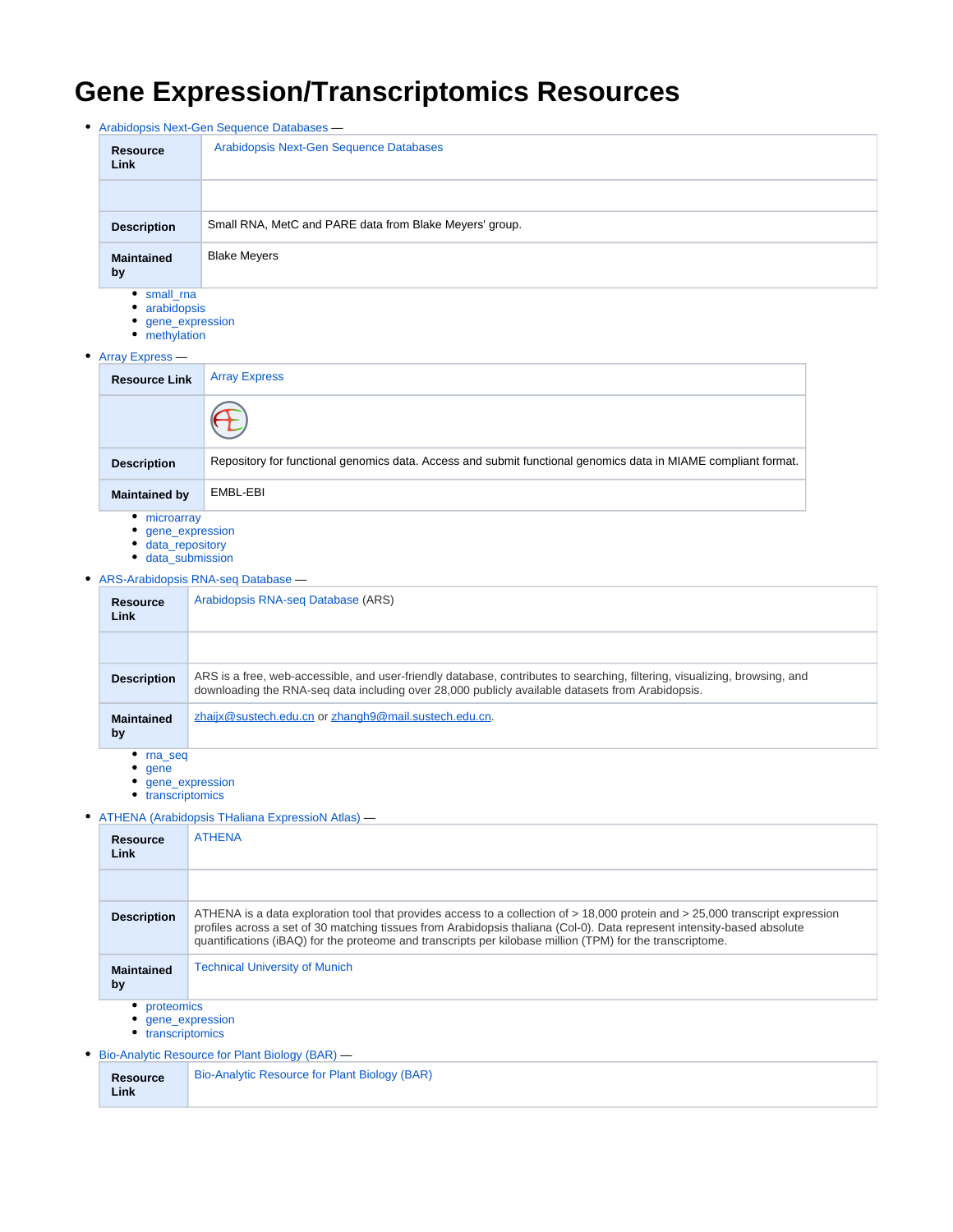|                            | <b>BAR</b>                                                                                                                                                                                                                                                                                                                                                                                                          |
|----------------------------|---------------------------------------------------------------------------------------------------------------------------------------------------------------------------------------------------------------------------------------------------------------------------------------------------------------------------------------------------------------------------------------------------------------------|
| <b>Description</b>         | ePlant tool allows for exploration of Arabidopsis data sets from the kilometre to nanometre scales. eFP Browser provides "gene<br>expression anatograms" for depicting where and when a gene is expressed. Arabidopsis Interactions Viewer taps into the BAR's<br>database of more than 100k protein-protein interactions and 2.8M protein-DNA interactions. Tools for exploring other plant data<br>available too! |
| <b>Maintained</b><br>by    | Provart Laboratory at the University of Toronto                                                                                                                                                                                                                                                                                                                                                                     |
| general<br>gene expression |                                                                                                                                                                                                                                                                                                                                                                                                                     |

[Diurnal](https://conf.phoenixbioinformatics.org/display/COM/Diurnal) —

| -                       |                                                                                                                                                                                                                                                     |  |  |
|-------------------------|-----------------------------------------------------------------------------------------------------------------------------------------------------------------------------------------------------------------------------------------------------|--|--|
| <b>Resource</b><br>Link | <b>Diurnal</b>                                                                                                                                                                                                                                      |  |  |
|                         |                                                                                                                                                                                                                                                     |  |  |
| <b>Description</b>      | Check if your favorite gene is cycling in different environmental conditions, locate orthologs between Arabidopsis, rice,<br>Brachypodium, and check expression of orthologs in diel conditions (and sometimes circadian) in those species as well. |  |  |
| <b>Maintained</b><br>by | <b>Todd Mockler</b>                                                                                                                                                                                                                                 |  |  |
| gene_expression         |                                                                                                                                                                                                                                                     |  |  |

# ● [eFP-SEQ Browser](https://conf.phoenixbioinformatics.org/display/COM/eFP-SEQ+Browser) —

| <b>CLL-OLA DIAMPRI —</b> |                                                                                                      |
|--------------------------|------------------------------------------------------------------------------------------------------|
| <b>Resource Link</b>     | eFP-Seg Browser                                                                                      |
|                          |                                                                                                      |
| <b>Description</b>       | Electronic pictograph browser for visualizing RNA seg data from existing sources or upload your own. |
| <b>Maintained by</b>     | <b>Provart Lab</b>                                                                                   |
| rna seg                  |                                                                                                      |

- [gene\\_expression](https://conf.phoenixbioinformatics.org/label/COM/gene_expression)
- [Eukaryotic Promoter Database](https://conf.phoenixbioinformatics.org/display/COM/Eukaryotic+Promoter+Database) —

| <b>Resource</b><br>Link | <b>Eukaryotic Promoter Database</b>                                                                                                                        |
|-------------------------|------------------------------------------------------------------------------------------------------------------------------------------------------------|
|                         |                                                                                                                                                            |
| <b>Description</b>      | Database of experimentally verified promoters from a variety model organisms including Arabidopsis. Genome annotation<br>version is TAIR 10 not Araport 11 |
| <b>Maintained</b><br>by | Swiss Institute of Bioinformatcs                                                                                                                           |
| promoter                |                                                                                                                                                            |

- [gene\\_expression](https://conf.phoenixbioinformatics.org/label/COM/gene_expression)
- [genomics](https://conf.phoenixbioinformatics.org/label/COM/genomics)

# [GemMaker](https://conf.phoenixbioinformatics.org/display/COM/GemMaker) —

| <b>Resource</b><br>Link     | GemMaker                                                                                                                                                                                                                                                                                                                                                            |
|-----------------------------|---------------------------------------------------------------------------------------------------------------------------------------------------------------------------------------------------------------------------------------------------------------------------------------------------------------------------------------------------------------------|
|                             | <b>X</b> GEMmaker                                                                                                                                                                                                                                                                                                                                                   |
| <b>Description</b>          | GEMmaker is a Nextflow workflow for large-scale gene expression sample processing, expression-level quantification and Gene<br>Expression Matrix (GEM) construction. Results from GEMmaker are useful for differential gene expression (DGE) and gene co-<br>expression network (GCN) analyses. The GEMmaker workflow currently supports Illumina RNA-seq datasets. |
| <b>Maintained</b><br>by     |                                                                                                                                                                                                                                                                                                                                                                     |
| gene expression<br>software |                                                                                                                                                                                                                                                                                                                                                                     |

[data\\_analysis](https://conf.phoenixbioinformatics.org/label/COM/data_analysis)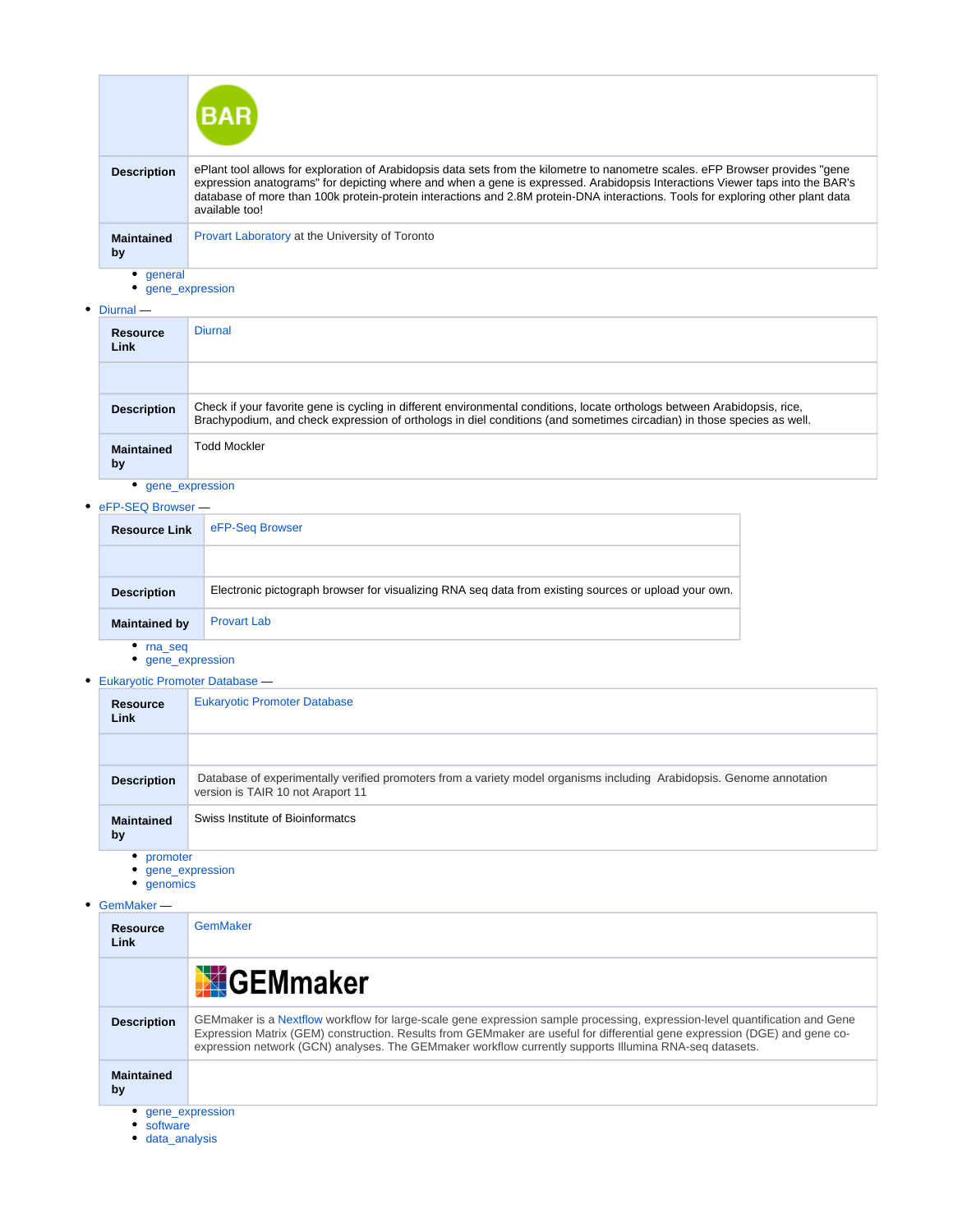[Gene Expression Omnibus \(GEO\)](https://conf.phoenixbioinformatics.org/pages/viewpage.action?pageId=8161943) —

| <b>Resource</b><br><b>Link</b>     | <b>Gene Expression Omnibus (GEO)</b>                                                                                                                                                                                                                   |
|------------------------------------|--------------------------------------------------------------------------------------------------------------------------------------------------------------------------------------------------------------------------------------------------------|
|                                    | GEO<br><b>Gene Expression Omnibus</b>                                                                                                                                                                                                                  |
| <b>Description</b>                 | GEO is a public functional genomics data repository supporting MIAME-compliant data submissions. Array- and sequence-based<br>data are accepted. Tools are provided to help users query and download experiments and curated gene expression profiles. |
| <b>Maintained</b><br>by            | <b>NCBI</b>                                                                                                                                                                                                                                            |
| gene_expression<br>data repository |                                                                                                                                                                                                                                                        |

- [data\\_submission](https://conf.phoenixbioinformatics.org/label/COM/data_submission)
- [microarray](https://conf.phoenixbioinformatics.org/label/COM/microarray)

 $\bullet$ 

| Jacobsen Epigenomics Browser - |                                                                                              |  |
|--------------------------------|----------------------------------------------------------------------------------------------|--|
| <b>Resource Link</b>           | Jacobsen Epigenomics Browser                                                                 |  |
|                                |                                                                                              |  |
| <b>Description</b>             | DNA methylation, small RNA, ChIP data from Jacobsen lab publications, in searchable browser/ |  |
| <b>Maintained by</b>           | Steve Jacobsen                                                                               |  |
| epigenomics                    |                                                                                              |  |

- 
- [dna\\_methylation](https://conf.phoenixbioinformatics.org/label/COM/dna_methylation)
- [small\\_rna](https://conf.phoenixbioinformatics.org/label/COM/small_rna)
- [gene\\_expression](https://conf.phoenixbioinformatics.org/label/COM/gene_expression)

# [Medicinal Plants Genomics Resource](https://conf.phoenixbioinformatics.org/display/COM/Medicinal+Plants+Genomics+Resource) —

| <b>Resource Link</b> | <b>Medicinal Plants Genomics Resource</b>                                                  |
|----------------------|--------------------------------------------------------------------------------------------|
|                      |                                                                                            |
| <b>Description</b>   | Medicinal plant genome databases, genome browsers and genome annotation for 12<br>species. |
| <b>Maintained by</b> | <b>Buell Lab</b><br>$ -$                                                                   |

- [gene\\_annotation](https://conf.phoenixbioinformatics.org/label/COM/gene_annotation) [genomics](https://conf.phoenixbioinformatics.org/label/COM/genomics)
- [gene\\_expression](https://conf.phoenixbioinformatics.org/label/COM/gene_expression)
- [metabolomics](https://conf.phoenixbioinformatics.org/label/COM/metabolomics)
- [data\\_sets](https://conf.phoenixbioinformatics.org/label/COM/data_sets)

### • [MetaOmGraph \(MOG\)](https://conf.phoenixbioinformatics.org/pages/viewpage.action?pageId=8159737) —

| <b>Resource</b><br><b>Link</b>                                   | MetaOmGraph (MOG)                                                                                                                                                          |
|------------------------------------------------------------------|----------------------------------------------------------------------------------------------------------------------------------------------------------------------------|
|                                                                  | <b>Mate Om Graph</b><br>Dieniew Download Decumentation                                                                                                                     |
| <b>Description</b>                                               | Java platform for rapid, interactive correlations and visualization of large data sets. Species and data-type agnostic; preformatted<br>data supplied, or format your own. |
| <b>Maintained</b><br>by                                          | Eve Wurtele                                                                                                                                                                |
| transcriptomics<br>٠<br>data visualization<br>٠<br>data_analysis |                                                                                                                                                                            |

### [miROOT Browser](https://conf.phoenixbioinformatics.org/display/COM/miROOT+Browser) —

| <br><b>Resource</b><br>Link | <b>MiROOT Browser</b>                    |
|-----------------------------|------------------------------------------|
|                             | https://doi.org/10.15252/embj.2018100754 |